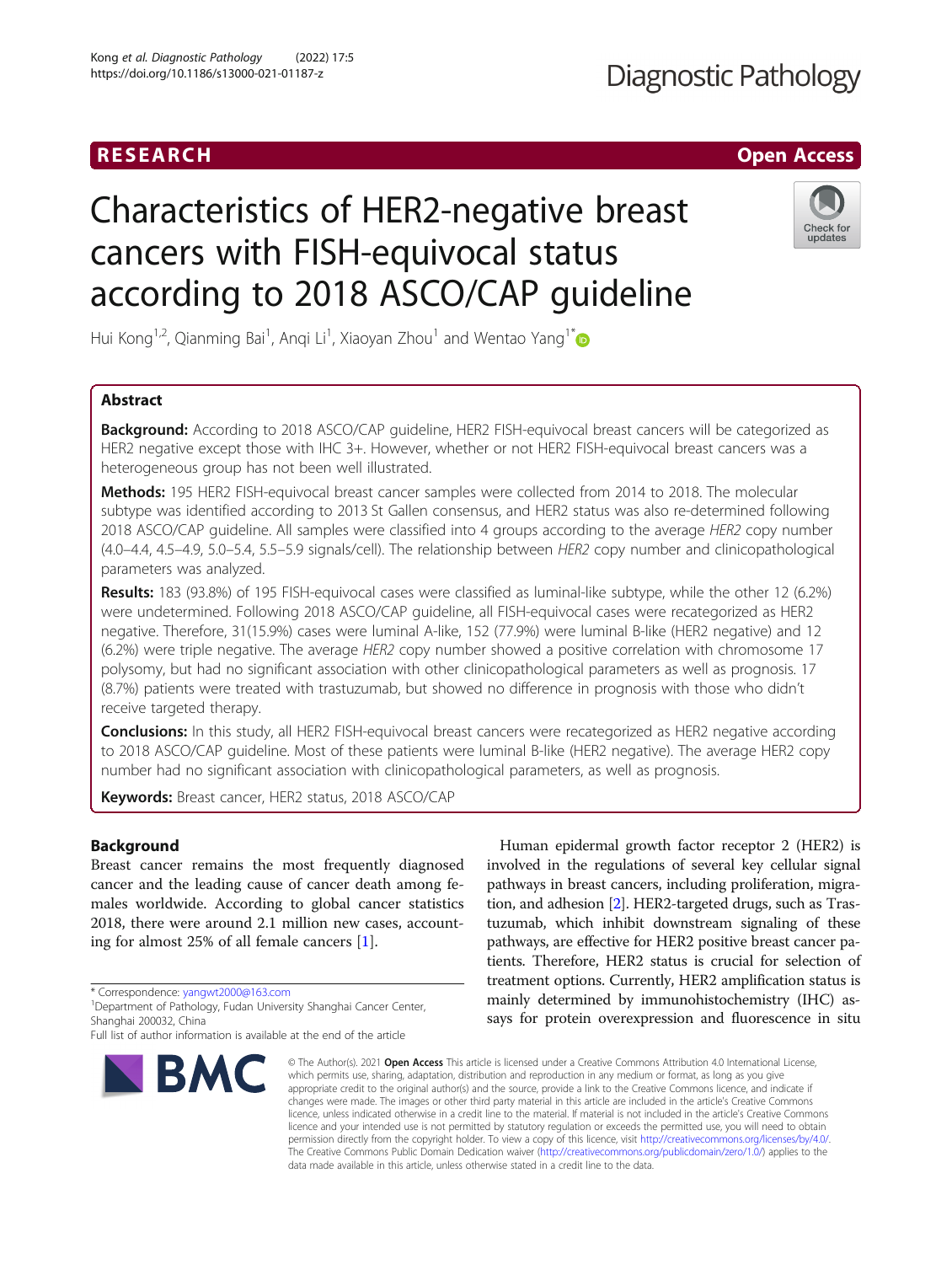hybridization (FISH) for gene amplification. Typically, IHC assays are the first adopted method, HER2 FISH is required when the IHC result is equivocal.

HER2 status was determined according to the American Society of Clinical Oncology/College of American Pathologists (ASCO/CAP) guideline [\[3](#page-6-0)-[5](#page-6-0)]. However, 2013 ASCO/CAP guideline caused an increased HER2 equivocal cases [[6](#page-6-0)–[8\]](#page-6-0), whose HER2 status was not clear. It was hard for medical oncologists to decide whether to use HER2-targeted therapy for equivocal cases. Fortunately, the guideline was updated in 2018 and recommended a definitive diagnosis for the former HER2 FISH-equivocal breast cancers. Almost all equivocal cases were categorized as HER2 negative except those with HER2 IHC  $3+$  [[5\]](#page-6-0). Since the dual-probe FISH test provides an exact score of average HER2 copy number, which ranges from 4.0 to 6.0, whether or not HER2 FISH-equivocal breast cancers could be heterogeneous groups with regard to HER2 copy number has not been well investigated.

In this study, we collected 195 HER2 FISH-equivocal invasive breast cancers diagnosed following 2013 ASCO/ CAP guideline [[4\]](#page-6-0), and re-determined the HER2 status according to 2018 updated guideline. The molecular subtype of those cases were identified based on HER2 status. We analyzed the relationship between HER2 copy number and clinicopathological parameters. The impact of different HER2 copy number on prognosis was also investigated.

# Methods

# Patients and study design

195 breast cancers samples, which were considered HER2 FISH-equivocal according to 2013 ASCO/CAP guideline, were collected from Shanghai Cancer Center from 2014 to 2018. Both IHC and FISH assays were performed on all the cases. The diagnoses were reviewed by two experienced senior pathologists. Clinical characteristics of these 195 study subjects are showed in Table [1](#page-2-0).

HER2 status was re-determined following 2018 ASCO/ CAP guideline. Molecular subtype was identified according to the 2013 St Gallen consensus [[9\]](#page-6-0). We classified the 195 cases into 4 groups according to the average HER2 copy number (4.0–4.4, 4.5–4.9, 5.0–5.4, 5.5–5.9 signals/cell, respectively). Histological subtype, grade, ER staus, PR status and chromosome 17 polysomy were investigated among 4 groups to find out the association between these clinicopathological factors with HER2 copy number.

# IHC and FISH

IHC staining was performed using the Ventana Bench Mark ultra autostainer and the Ventana Ultra View universal DAB detection kit (Ventana Medical System Inc.,

Roche Tucson, Arizona, USA). The primary antibodies including ER, PR, HER2, Ki-67, E-cadherin, p120, AE1/ AE3, calponin and p63 were purchased from Roche Ventana. All IHC stains were carried out with appropriate positive and negative controls.

The status of ER and PR were determined following ASCO/CAP guideline [[10\]](#page-6-0). The ratio of nuclei-positive tumor cells to all tumor cells represented Ki-67 expression level and a Ki-67 expression was high when the ratio was ≥20% [[9\]](#page-6-0). E-cadherin and p120 were employed to discriminate lobular carcinomas from ductal carcinomas. Double immunostainings were performed with AE1/AE3/P63 or AE1/AE3/calponin to confirm the presence of an invasive component.

A dual-probe FISH test using the PathVysion HER2 DNA probe Kit (Vysis Inc., Downers Grove, IL) was performed on the same specimen as IHC test following the manufacturer's instructions. FISH results were interpreted by two experienced pathologists independently.

# Follow-up information

Long-term follow-up were carried out in Shanghai Cancer Center. The overall survival (OS) was defined as the time from the date of surgery to death from any cause. The Disease-free survival (DFS) was defined as the time from the date of surgery to the first observed event including recurrence, distant metastasis, second primary tumor and death of any cause. The last follow-up was conducted in August 2018.

# Statistical analysis

The correlation between clinicopathological factors and the average HER2 copy number was analyzed by Chisquared test or Fisher's exact test. OS and DFS were described by Kaplan-Meier curves. IBM SPSS Statistics software (version 21) was used to perform the statistical analysis. All  $P$  values were two-tailed, and  $P$  value  $< 0.05$ was considered to be statistically significant.

# Results

# Histologic subtype and grade

With regard to histologic subtype, 181 (92.8%) of the 195 HER2 FISH-equivocal cases were invasive ductal carcinoma. 4 (2.1%) cases were invasive lobular carcinoma, and 9 (4.6%) cases were invasive micropapillary carcinoma, and only 1 (0.5%) case was solid papillary with invasion.

With regard to histological grade, the collected samples were distributed mainly between Grade II and Grade III. The numbers of corresponding cases were 94 (48.2%) and 99 (50.8%), respectively. Only 2 (1%) cases were diagnosed as Grade I.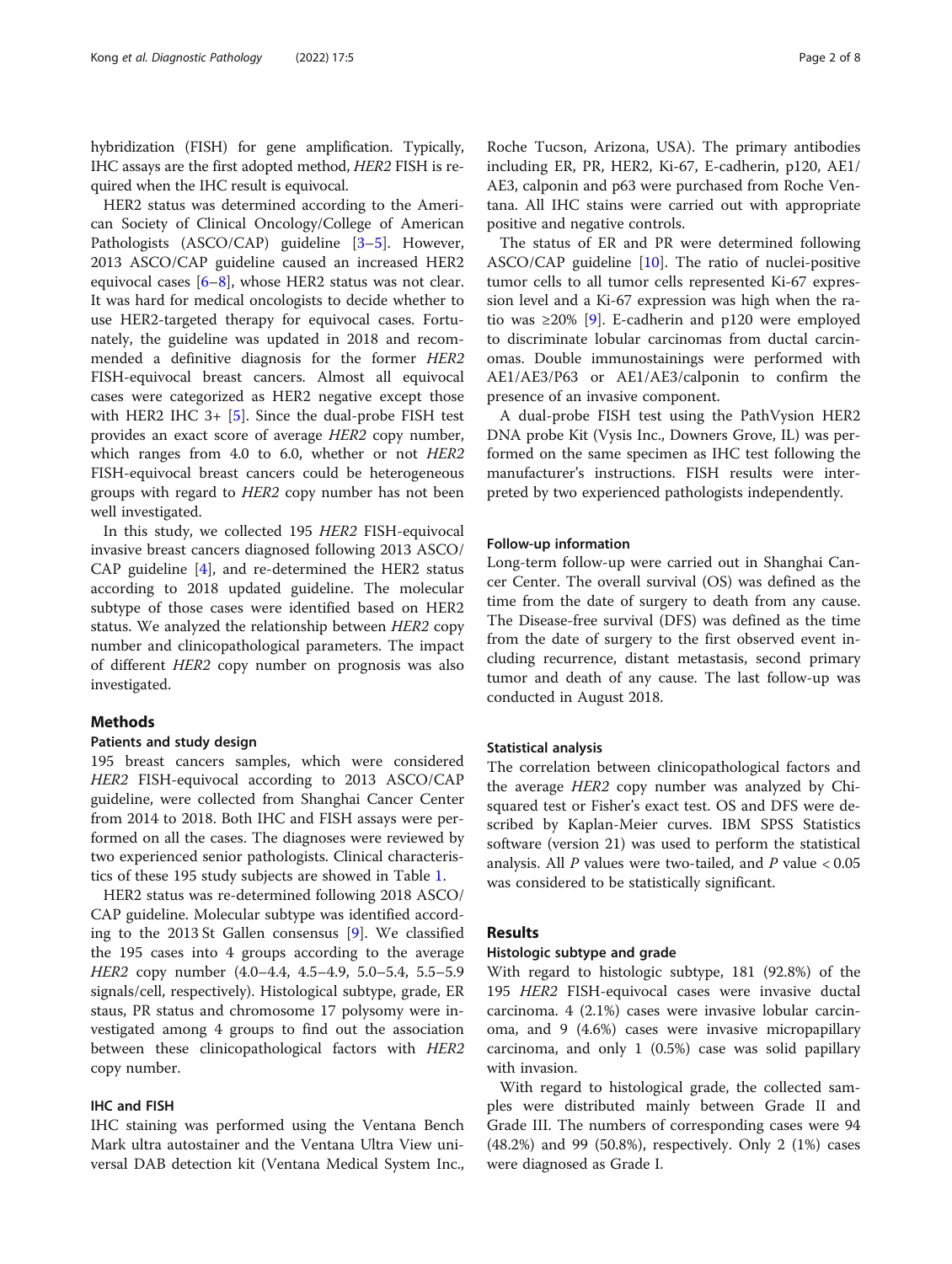# <span id="page-2-0"></span>Table 1 Characteristics of study subjects

|                          | Variable                      | n (%)       |
|--------------------------|-------------------------------|-------------|
| Age, yr                  | Median (range)                | 53 (28-82)  |
| Histologic subtype       |                               |             |
|                          | Ductal, NOS                   | 181 (92.8)  |
|                          | Lobular                       | 4(2.1)      |
|                          | Micropapillary                | 9(4.6)      |
|                          | Solid papillary with invasion | 1(0.5)      |
| Histologic grade         |                               |             |
| T                        |                               | 2(1.0)      |
| Ш                        |                               | 94 (48.2)   |
| Ш                        |                               | 99 (50.8)   |
| <b>ER</b> status         |                               |             |
| $ER+$                    |                               | 183 (93.8)  |
| ER-                      |                               | 12(6.2)     |
| PR status                |                               |             |
| PR+                      |                               | 160 (82.1)  |
| PR-                      |                               | 35 (17.9)   |
| <b>HER2</b> status       |                               |             |
| <b>IHC</b> status        |                               |             |
| $1+$                     |                               | 10(5.1)     |
| $2+$                     |                               | 185 (94.9)  |
| Dual-probe ISH status    |                               |             |
| ±                        |                               | 195 (100.0) |
| Polysomy 17              |                               |             |
| Yes                      |                               | 137 (70.3)  |
| No                       |                               | 58 (29.7)   |
| Ki-67                    |                               |             |
| $<$ 20%                  |                               | 49 (25.1)   |
| $\geq 20\%$              |                               | 146 (74.9)  |
| TNM stage                |                               |             |
| T (Primary tumour)       |                               |             |
| T1                       |                               | 93 (47.7)   |
| T <sub>2</sub>           |                               | 98 (50.3)   |
| T3                       |                               | 1(0.5)      |
| <b>T4</b>                |                               | 3(1.5)      |
| N (Regional lymph nodes) |                               |             |
| N0                       |                               | 104 (53.3)  |
| N1                       |                               | 57 (29.2)   |
| N <sub>2</sub>           |                               | 19 (9.8)    |
| N3                       |                               | 15(7.7)     |
| M (Distant metastasis)   |                               |             |
| M0                       |                               | 192 (98.5)  |
| M1                       |                               | 3(1.5)      |
| <b>Treatment</b>         |                               |             |
| Chemotherapy             |                               | 159 (81.5)  |
| Radiotherapy             |                               | 89 (45.6)   |
| Hormonal therapy         |                               | 123 (63.1)  |
| Trastuzumab              |                               | 17(8.7)     |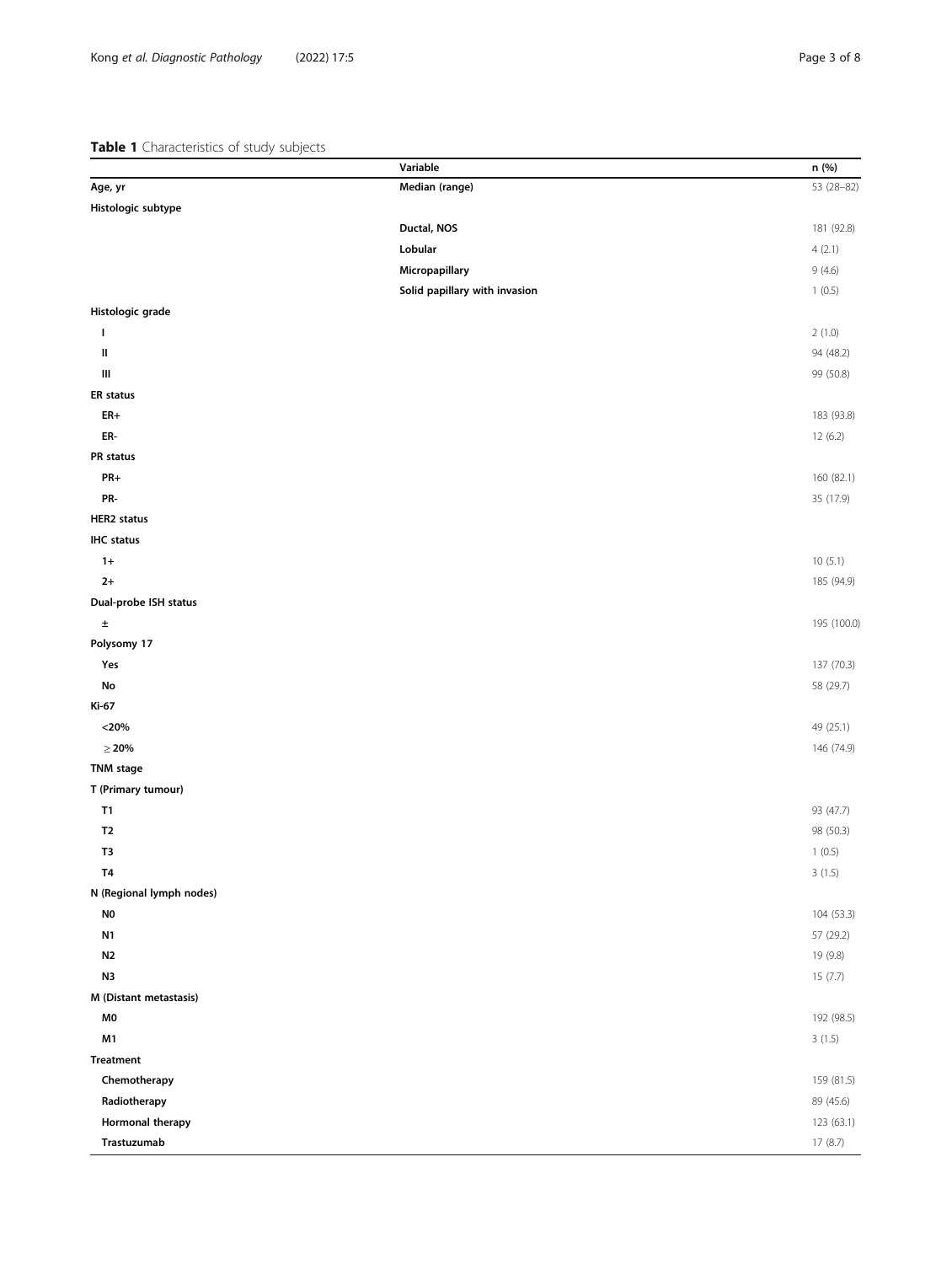# HER2 status

IHC and dual-probe FISH assays tests were performed to determine HER2 status. Among the 195 patients screened for the study, HER2 expression by IHC was as follows: IHC 1+ in 10 (5.1%), IHC 2+ in 185(26%) and IHC 3+ in 0 (0%). In other words, 10 cases were negative and the rest were equivocal in terms of HER2 status.

Dual-probe FISH analysis showed that 195 (100%) cases were FISH equivocal according to 2013 ASCO/ CAP guideline. All the cases were recategorized as HER2 negative according to 2018 updated ASCO/CAP guideline.

# Molecular subtype

In this study, the molecular subtype was identified in accordance with 2013 St Gallen International Expert consensus, which mainly took the expressions of ER, PR, HER2 and Ki-67 as indicators.

The ratios of ER positive and PR positive were 93.8% (183/195) and 82.1% (160/195) respectively. The Ki-67 expression of 146 (74.9%) cases was high, and the rest 49 cases (25.1%) were low, when the cutoff value was set to be 20%. The HER2 status of samples differ according to 2013 or 2018 ASCO/CAP guidelines as described previously.

In this study, 195 HER2 FISH-equivocal samples were classified into 4 groups (A, B, C, D) according to the average HER2 copy number (4.0–4.4, 4.5–4.9, 5.0–5.4, 5.5–5.9 signals/cell, respectively). The number of cases in each group were 63, 67, 50 and 15, respectively (Table 2). As shown in Fig. [1,](#page-4-0) there were 59 luminal subtype and 4 undetermined subtype breast cancer in group A, 65 luminal subtype and 2 undetermined subtype breast cancer in group B, 45 luminal subtype and 5 undetermined subtype breast cancer in group C, 14 luminal subtype and 1 undetermined subtype breast cancer in group D. Within 195 HER2 FISH-equivocal patients, there were183 (93.8%) luminal subtype and 12 (6.2%) undetermined subtype breast cancer according to 2013 ASCO/CAP guideline. After HER2 status was re-determined following 2018 ASCO/CAP guideline, all the undetermined subtype cases became triple negative. The luminal subtype could be further classified into luminal A-like and luminal B-like (HER2 negative). In summary, 31(15.9%) cases were luminal A-like, and 152 (77.9%) were luminal B-like (HER2 negative) and 12 (6.2%) were triple negative.

# Correlation with Clinicopathological parameters

The principal clinicopathological parameters investigated included age, histological subtype, histological grade, ER status, PR status, and HER2 status, the presence of chromosome 17 polysomy, Ki-67 status and TNM stage.

| <b>Table 2</b> Correlations of average HER2 copy number and major |  |  |  |
|-------------------------------------------------------------------|--|--|--|
| clinicopathological factors                                       |  |  |  |

| <b>Characteristics</b>   | Average HER2 copy number |             |             |             | P value     |
|--------------------------|--------------------------|-------------|-------------|-------------|-------------|
|                          | $4.0 - 4.4$              | $4.5 - 4.9$ | $5.0 - 5.4$ | $5.5 - 5.9$ |             |
| Age (year)               |                          |             |             |             | 0.15        |
| $\leq$ 53                | 32 (50.8)                | 41 (61.2)   | 20 (40.0)   | 5(33.3)     |             |
| >53                      | 31 (49.2)                | 26 (38.8)   | 30 (60.0)   | 10 (66.7)   |             |
| Histopathology           |                          |             |             |             | 0.969       |
| IDC <sup>a</sup>         | 58 (92.1)                | 62 (92.5)   | 49 (98.0)   | 12 (80.0)   |             |
| Other IBC <sup>b</sup>   | 5(7.9)                   | 5(7.5)      | 1(2.0)      | 3(20.0)     |             |
| Histologic grade         |                          |             |             |             | 0.129       |
| I                        | 0(0.0)                   | 0(0.0)      | 2(4.0)      | 0(0.0)      |             |
| $\mathbf{I}$             | 27 (42.9)                | 34 (50.7)   | 23 (46.0)   | 10 (66.7)   |             |
| Ш                        | 36 (57.1)                | 33 (49.3)   | 25 (50.0)   | 5(33.3)     |             |
| ER                       |                          |             |             |             | 0.538       |
| <b>Positive</b>          | 59 (93.7)                | 65 (97.0)   | 45 (90.0)   | 14 (93.3)   |             |
| <b>Negative</b>          | 4(6.3)                   | 2(3.0)      | 5(10.0)     | 1(6.7)      |             |
| PR                       |                          |             |             |             | 0.257       |
| Positive                 | 48 (76.2)                | 57 (85.1)   | 43 (86.0)   | 12 (80.0)   |             |
| <b>Negative</b>          | 15 (23.8)                | 10(14.9)    | 7(14.0)     | 3(20.0)     |             |
| Ki-67                    |                          |             |             |             | 0.065       |
| < 20%                    | 19 (30.2)                | 20 (29.9)   | 7(14.0)     | 3(20.0)     |             |
| $\geq$ 20%               | 44 (69.8)                | 47(70.1)    | 43 (86.0)   | 12 (80.0)   |             |
| Polysomy 17              |                          |             |             |             | $< 0.001**$ |
| Yes                      | 30 (47.6)                | 48 (71.6)   | 46 (92.0)   | 13 (86.7)   |             |
| No                       | 33 (52.4)                | 19 (28.4)   | 4(8.0)      | 2(13.3)     |             |
| Primary Tumor (T)        |                          |             |             |             | 0.776       |
| T1                       | 31 (49.2)                | 33 (49.3)   | 21(42.0)    | 8(53.3)     |             |
| T2                       | 30 (47.6)                | 33 (49.3)   | 28 (56.0)   | 7(46.7)     |             |
| T3                       | (0.0)                    | 1(1.5)      | (0.0)       | 0(0.0)      |             |
| T <sub>4</sub>           | 2(3.2)                   | (0.0)       | 1(2.0)      | 0(0.0)      |             |
| Regional Lymph Nodes (N) |                          |             |             |             | 0.806       |
| N <sub>0</sub>           | 32 (50.8)                | 40 (59.7)   | 25(50.0)    | 7(46.7)     |             |
| N1                       | 20 (31.7)                | 15(22.4)    | 17 (34.0)   | 5(33.3)     |             |
| N <sub>2</sub>           | 8(12.7)                  | 6(9.0)      | 3(6.0)      | 2(13.3)     |             |
| N <sub>3</sub>           | 3(4.8)                   | 6(9.0)      | 5(10.0)     | 1(6.7)      |             |
| Distant Metastasis (M)   |                          |             |             |             | 0.804       |
| M0                       | 62 (98.4)                | 66 (98.5)   | 50 (100.0)  | 14 (93.3)   |             |
| M1                       | 1(1.6)                   | 1(1.5)      | 0(0.0)      | 1(6.7)      |             |

alnvasive ductal cancer

bother types of invasive breast carcinomas (IBC), including invasive lobular carcinoma, invasive micropapillary carcinoma, and solid papillary carcinoma with invasion

The correlation between those parameters and average HER2 copy number were analyzed. The results suggested that the average HER2 copy number showed positive correlation with the presence of chromosome 17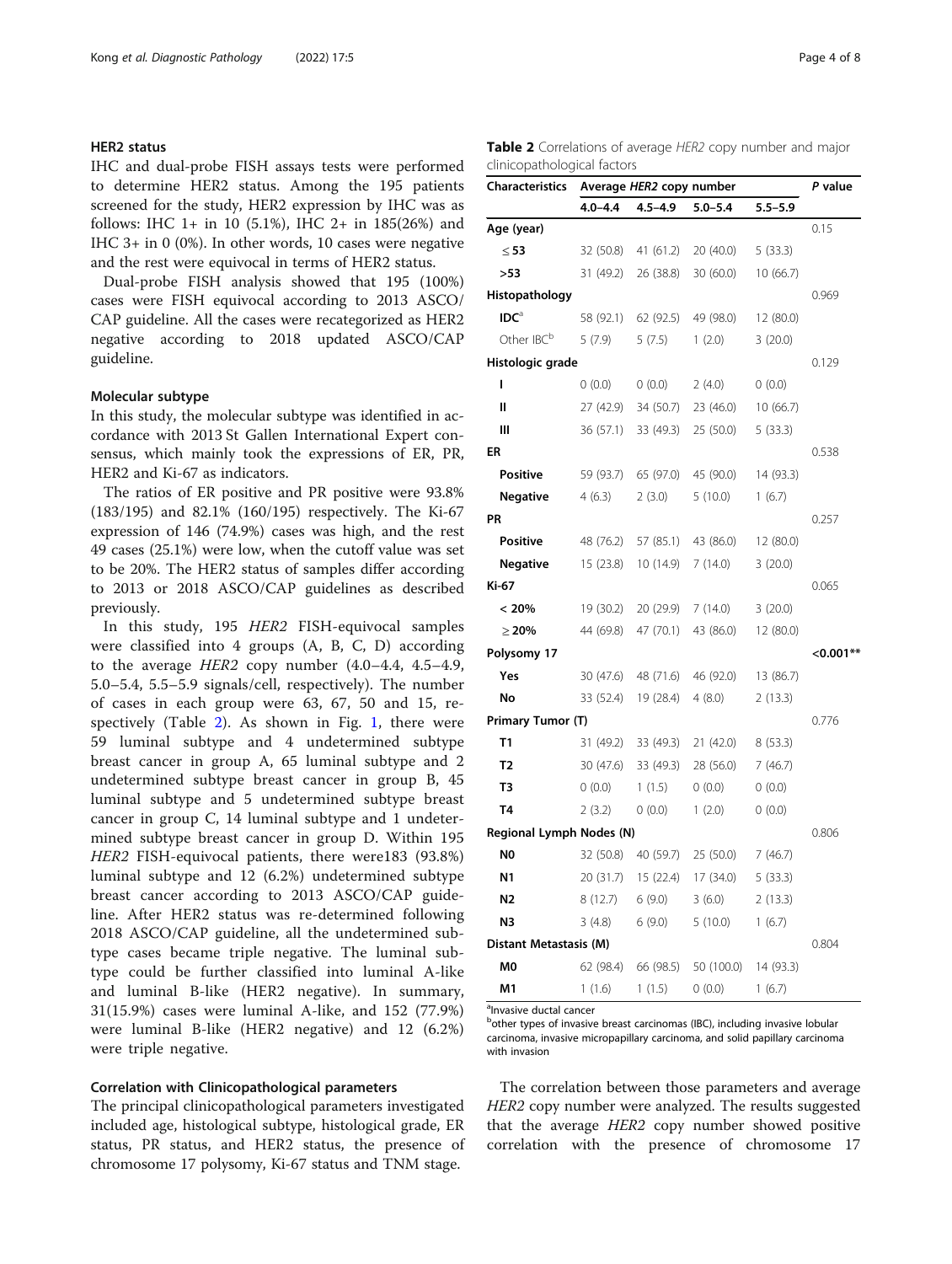<span id="page-4-0"></span>

Case number

Fig. 1 Molecular subtype distribution of HER2 FISH-equivocal breast cancers in terms of average HER2 copy number according to 2013 (A) and 2018 (B) ASCO/CAP guideline

polysomy  $(P < 0.001)$ , but had no significant correlation with other clinicopathological parameters.

# Prognosis

The individualized therapy regimen was decided at a multidisciplinary team meeting. All involved patients were taken to surgery and treated with different combinations of chemotherapy, radiotherapy and hormonal therapy. In addition, within the 195 HER2 FISHequivocal patients, 17 (8.7%) received trastuzumab targeted therapy preoperatively or postoperatively.

Patient follow-up data was collected in a long term and the most recent data was collected in August 2018. Among the 195 study subjects, 16 patients loss of contact were excluded from survival analysis. The median duration of follow-up was 34 months (range 10–55). By the end of data collection, no patients experienced recurrence of breast cancer, while 5 patients had distant metastasis, including one lung metastasis, one liver metastasis, and three bone metastases. Besides, 4 patients passed away without detail information.

Treatment response and prognosis of 17 patients receiving HER2 targeted therapy were the major problem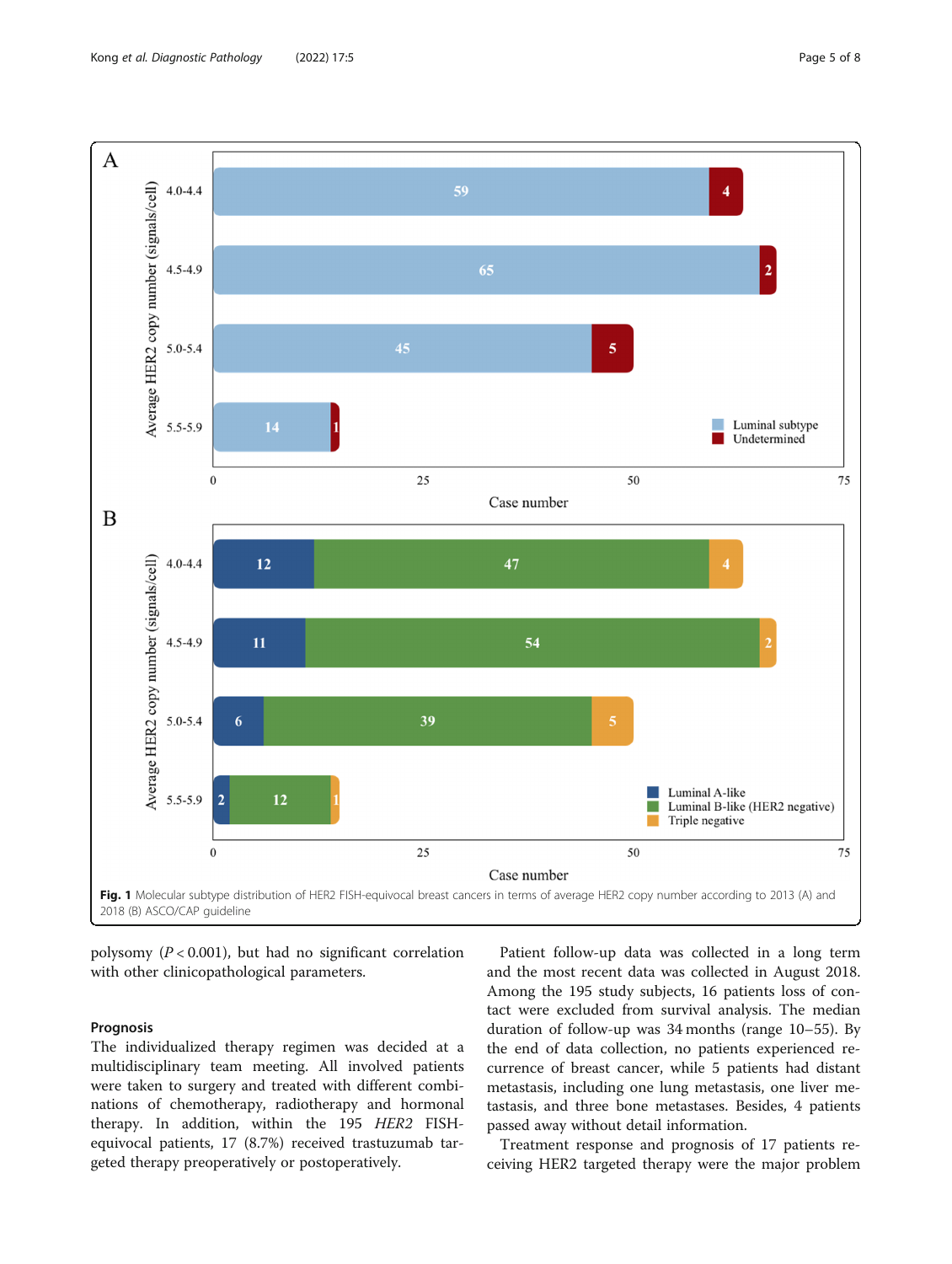concerned. Two of them were treated with trastuzumab before surgery, and they also received chemotherapy and/or radiotherapy. The Miller-Payne grading system was used to assess pathologic response to neoadjuvant chemotherapy [[11](#page-6-0)], and the two patients were categorized as grade 3 and grade 4. The other 15 patients took targeted therapy after surgery, and nobody exprienced recurrence by the end of the follow-up.

Univariate analysis was performed to reveal the impact of prognostic factors on DFS and OS of breast cancer patients. The results showed that the N (regional lymph nodes) stage significantly affected OS, and the M (distant metastasis) stage significantly affected both DFS and OS. However, the average HER2 copy number in FISH test had no significant impact on DFS and OS. Meanwhile, DFS and OS showed no significant difference between patients with and without targeted therapy (Table 3).

# **Discussion**

HER2 amplification is constantly a poor prognostic factor of breast cancer. Fortunately, there are a number of HER2-targeted therapies available today, which markedly inhibits tumor growth and prolongs survival of HER2 positive breast cancer patients [[12](#page-6-0), [13\]](#page-6-0). Therefore, it is crucial to identify HER2 status before therapy.

Immunohistochemical analyses and FISH procedures are two approved methodologies to identify HER2 status of breast cancer specimens. HER2 status might be still ambiguous in some scenarios. The 2018 ASCO/CAP guideline recommended a rigorous diagnostic approach to identify HER2 status. According to the updated guideline, HER2 FISH-equivocal breast cancers will be categorized as HER2 negative except those with IHC 3+. In

Table 3 Univariate analysis of prognostic factors affecting DFS and OS in HER2 FISH-equivocal cancers

| <b>Factors</b>           | <b>Subset</b>       | <b>DFS</b> | OS.      |
|--------------------------|---------------------|------------|----------|
|                          |                     | P value    | P value  |
| Age (year)               | ≤ 53 />53           | 0.299      | 0.059    |
| Histologic subtype       | IDC / Other IBC     | 0.917      | 0.978    |
| Histologic grade         | $1/$ $  $ $/$ $  $  | 0.888      | 0.967    |
| ER                       | Positive / Negative | 0.425      | 0.531    |
| <b>PR</b>                | Positive / Negative | 0.539      | 0.146    |
| <b>HER2 IHC score</b>    | $1+ / 2+$           | 0.518      | 0.643    |
| Average HER2 copy number | $1/2/3/4^{a}$       | 0.897      | 0.887    |
| Ki-67                    | $< 20\% / \ge 20\%$ | 0.674      | 0.167    |
| <b>Target therapy</b>    | Yes / No            | 0.439      | 0.582    |
| T stage                  | T1 / T2 / T3 / T4   | 0.965      | NA       |
| N stage                  | NO / N1 / N2 / T3   | 0.146      | $0.009*$ |
| M stage                  | M0 / M1             | $0.003*$   | $0.000*$ |

<sup>a</sup>Four groups with regard to average HER2 copy number: 4.0–4.4, 4.5–4.9, 5.0– 5.4, 5.5–5.9 signals/cell

our study, 195 FISH equivocal breast cancers consisted of 10 (5.1%) IHC 1+ cases and 185 (94.9%) IHC 2+ cases.. Press et al. reported similar findings in their study that only one case among 134 carcinomas was HER2 IHC 3+ [[14](#page-6-0)]. Therefore, all the 195 equivocal cases were recategorized as HER2 negative in our study.

The molecular subtype of breast cancers could help us to understand the different clinical characteristics, treatment response and prognosis. HER2 FISH-equivocal carcinomas without determined subtype in our study were classified into luminal B-like (HER2 negative) according to the updated guideline. Guo et al. also demonstrated that HER2 equivocal cases according to 2013 ASCO/ CAP guideline had similar biological behavior with luminal B type tumors [[6\]](#page-6-0). Besides, Tong et al. reported similar clinicopathological features and survival outcome between HER2 equivocal and negative cases in the ab-sence of HER2 targeted therapy [[15\]](#page-6-0).

Evidence from previous clinical trial [\[16\]](#page-6-0) showed that patients with HER2 equivocal and HER2 negative carcinomas experienced similar overall survivals and diseasefree survivals. The Expert Panel of ASCO/CAP decided that HER2 FISH equivocal tumors with IHC 2+ or 1+ should no longer be treated with HER2-targeted therapy. In our study, 17 HER2 FISH-equivocal individuals received targeted therapy preoperatively or postoperatively. However, the sample size was so small to preclude power enough for valid statistical analysis. Further evidence is required to conclude on whether this population would benefit from HER2-targeted therapy.

The average HER2 copy number ranged from 4.0 to 6.0 in FISH equivocal tumors. However, no significant correlation was observed between average HER2 copy number and clinicopathological factors, OS and DFS in our study. We found that chromosome 17 polysomy had positive correlation with average HER2 copy number. Actually, polysomy 17 is a major cause of HER2 FISH equivocal [\[17\]](#page-7-0). Generally, breast cancer patients with polysomy 17 have not been considered eligible for HER2 targeted therapy. Nevertheless, researches showed that complete chromosome 17 polysomy was rare. Patients with polysomy 17 have a high possibility to be HER2 positive with concomitant amplification of the centromeric region [\[18,](#page-7-0) [19](#page-7-0)]. Further investigation is still warranted to confirm whether polysomy 17 breast cancers could benefit from HER2-targeted therapy.

# Conclusions

In conclusion, our study revealed that all HER2 FISHequivocal breast cancers were recategorized as HER2 negative according to 2018 ASCO/CAP guideline. Moreover, Most of these patients were luminal B-like (HER2 negative). The average HER2 copy number was positively correlated with the presence of chromosome 17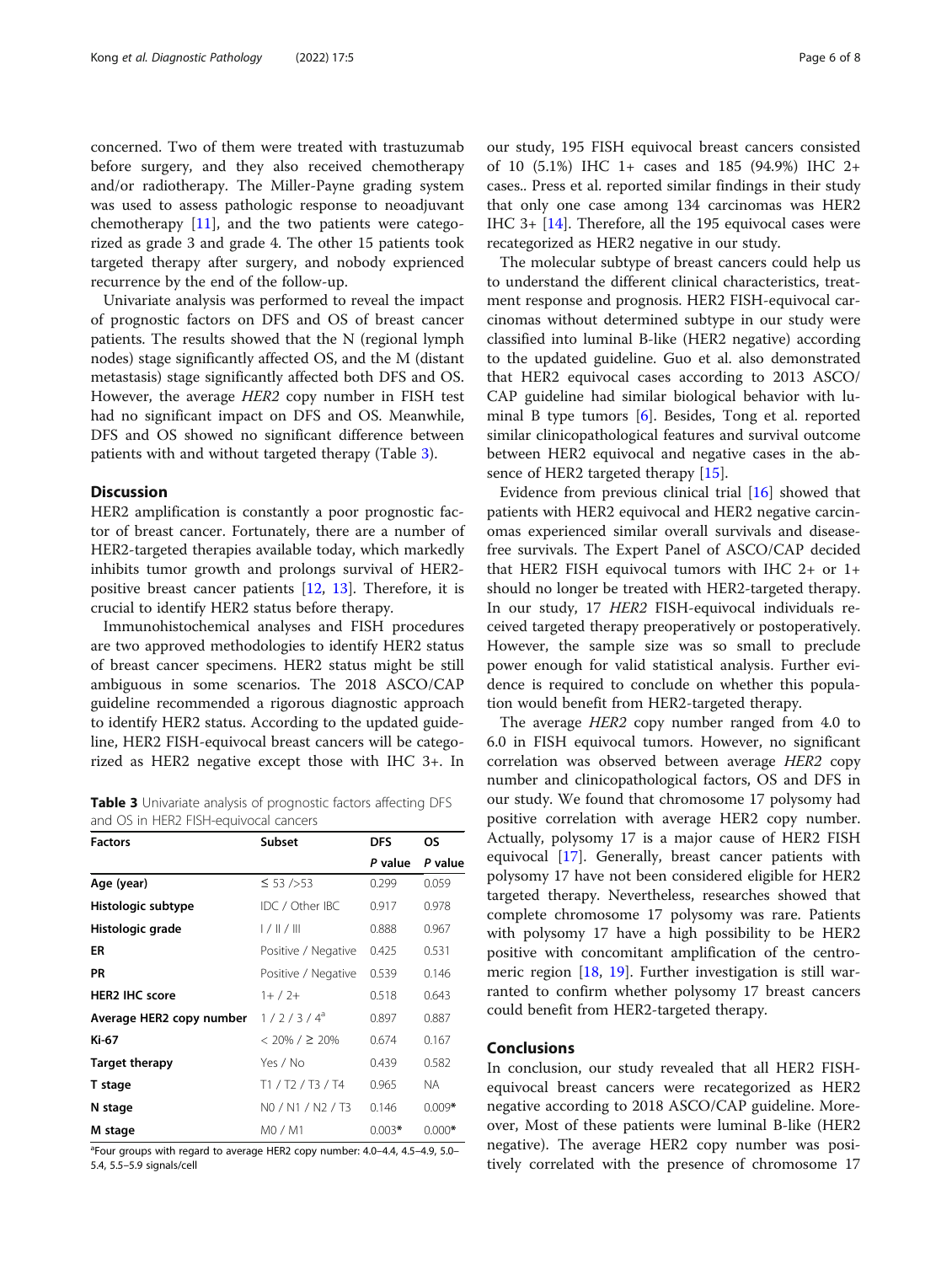<span id="page-6-0"></span>polysomy, but showed no significant correlation with other clinicopathological factors, such as histological subtype, histological grade, ER and PR status. Patient survival and tumor response to HER2-targeted therapy remains further investigation .

#### Abbreviations

ASCO/CAP: American Society of Clinical Oncology/College of American Pathologists; HER2: Human epidermal growth factor receptor 2; FISH: Fluorescence in situ hybridization; IHC: Immunohistochemistry; OS: Overall survival; DFS: Disease-free survival

# Supplementary Information

The online version contains supplementary material available at [https://doi.](https://doi.org/10.1186/s13000-021-01187-z) [org/10.1186/s13000-021-01187-z.](https://doi.org/10.1186/s13000-021-01187-z)

Additional file 1 Fig. S1 A. Invasive lobular carcinoma, classic type. B. Immunohistochemistry for E-cadherin showing an absence of membranous staining in tumors cells. C. Immunohistochemistry for p120-catenin showing cytoplasmic staining in the tumor cells. D. Invasive micropapillary carcinoma. E. Immunohistochemistry for EMA (MUC1) showing the inside-out growth pattern. F. Solid papillary carcinoma with invasion.

# Acknowledgements

Not applicable.

#### Authors' contributions

HK collected the samples, analyzed the data and prepared the draft of this manuscript. HK, QB and AL independently reviewed the molecular subtype and HER2 status. XZ and WY conceived the idea, supervised the research and revised this manuscript. All authors have read and approved the final version of this manuscript.

# Funding

This work was supported by the Shanghai Natural Science Foundation (grant number 18ZR1407600) and The National Natural Science Foundation of China (grant number 82002430).

#### Availability of data and materials

The datasets used and/or analyzed in the this study are available from the corresponding author on reasonable request.

# **Declarations**

# Ethics approval and consent to participate

This study has been approved by the Institutional Review Board of Fudan University Shanghai Cancer Center and carried out in accordance with the Declaration of Helsinki. Written informed consent was obtained from all participants.

### Consent for publication

Not applicable.

#### Competing interests

The authors have no conflicts of interest to declare.

# Author details

<sup>1</sup>Department of Pathology, Fudan University Shanghai Cancer Center, Shanghai 200032, China. <sup>2</sup>Department of Pathology, Zhongshan Hospital, Fudan University, Shanghai 200032, China.

# Received: 7 February 2021 Accepted: 3 December 2021 Published online: 07 January 2022

# References

1. Bray F, Ferlay J, Soerjomataram I, Siegel RL, Torre LA, Jemal A. Global cancer statistics 2018: GLOBOCAN estimates of incidence and mortality worldwide

for 36 cancers in 185 countries. CA Cancer J Clin. 2018;49(suppl 8):509. [https://doi.org/10.3322/caac.21492.](https://doi.org/10.3322/caac.21492)

- 2. Gutierrez C, Schiff R. HER 2: biology, detection, and clinical implications. Arch Pathol Lab Med. 2011;135(1):55–62.
- 3. Wolff AC, Hammond MEH, Schwartz JN, et al. American Society of Clinical Oncology/College of American Pathologists guideline recommendations for human epidermal growth factor receptor 2 testing in breast cancer. JCO. 2007;25(1):118–45. [https://doi.org/10.12](https://doi.org/10.1200/JCO.2006.09.2775) [00/JCO.2006.09.2775](https://doi.org/10.1200/JCO.2006.09.2775).
- 4. Wolff AC, Hammond MEH, Hicks DG, et al. Recommendations for human epidermal growth factor receptor 2 testing in breast cancer: American Society of Clinical Oncology/College of American Pathologists clinical practice guideline update. J Clin Oncol. 2013;31(31):3997–4013. [https://doi.](https://doi.org/10.1200/JCO.2013.50.9984) [org/10.1200/JCO.2013.50.9984.](https://doi.org/10.1200/JCO.2013.50.9984)
- 5. Wolff AC, Hammond MEH, Allison KH, et al. Human Epidermal Growth Factor Receptor 2 Testing in Breast Cancer: American Society of Clinical Oncology/College of American Pathologists Clinical Practice Guideline Focused Update. JCO. 2018: JCO.2018.77.873. [https://doi.org/10.1200/JCO.2](https://doi.org/10.1200/JCO.2018.77.8738) [018.77.8738.](https://doi.org/10.1200/JCO.2018.77.8738)
- 6. Guo L, Yuan P, Zhang J, et al. Analysis of molecular subtypes for the increased HER2 equivocal cases caused by application of the updated 2013 ASCO/CAP HER2 testing guidelines in breast cancer. Breast Cancer Res Treat. 2017;166(1):77–84.
- 7. Hanna WM, Slodkowska E, Lu F-I, Nafisi H, Nofech-Mozes S. Comparative analysis of human epidermal growth factor receptor 2 testing in breast Cancer according to 2007 and 2013 American Society of Clinical Oncology/College of American Pathologists Guideline Recommendations. JCO. 2017;35(26):3039–45. [https://doi.org/10.1200/](https://doi.org/10.1200/JCO.2016.70.5319) [JCO.2016.70.5319](https://doi.org/10.1200/JCO.2016.70.5319).
- 8. Bethune GC, Zanten DVV, MacIntosh RF, et al. Impact of the 2013 American Society of Clinical Oncology/College of American Pathologists guideline recommendations for human epidermal growth factor receptor 2 (HER2) testing of invasive breast carcinoma: a focus on tumours assessed as "equivocal" for HER2 gene amplification by fluorescence in-situ hybridization. Histopathology. 2015;67(6):880–7.
- 9. Goldhirsch A, Winer EP, Coates AS, et al. Personalizing the treatment of women with early breast cancer: highlights of the St Gallen international expert consensus on the primary therapy of early breast Cancer 2013. Ann Oncol. 2013;24(9):2206–23. [https://doi.org/10.1093/a](https://doi.org/10.1093/annonc/mdt303) [nnonc/mdt303.](https://doi.org/10.1093/annonc/mdt303)
- 10. Hammond MEH, Hayes DF, Dowsett M, et al. American Society of Clinical Oncology/college of American pathologists guideline recommendations for immunohistochemical testing of estrogen and progesterone receptors in breast cancer. J Clin Oncol. 2010;28(16):2784–95. [https://doi.org/10.1200/](https://doi.org/10.1200/JCO.2009.25.6529) [JCO.2009.25.6529.](https://doi.org/10.1200/JCO.2009.25.6529)
- 11. Ogston KN, Miller ID, Payne S, et al. A new histological grading system to assess response of breast cancers to primary chemotherapy: prognostic significance and survival. 2003;12(5):320–7. [https://doi.org/10.1016/s0960-](https://doi.org/10.1016/s0960-9776(03)00106-1) [9776\(03\)00106-1](https://doi.org/10.1016/s0960-9776(03)00106-1).
- 12. Gelmon KA, Boyle FM, Kaufman B, et al. Lapatinib or Trastuzumab Plus Taxane Therapy for Human Epidermal Growth Factor Receptor 2-Positive Advanced Breast Cancer: Final Results of NCIC CTG MA.31. 2015;33(14): 1574–83. <https://doi.org/10.1200/JCO.2014.56.9590>.
- 13. Chan A, Delaloge S, Holmes FA, et al. Neratinib after trastuzumabbased adjuvant therapy in patients with HER2-positive breast cancer (ExteNET): a multicentre, randomised, double-blind, placebocontrolled, phase 3 trial. 2016;17(3):367–377. [https://doi.org/10.1016/](https://doi.org/10.1016/S1470-2045(15)00551-3) [S1470-2045\(15\)00551-3](https://doi.org/10.1016/S1470-2045(15)00551-3).
- 14. Press MF, Villalobos I, Santiago A, et al. Assessing the new American Society of Clinical Oncology/College of American Pathologists Guidelines for HER2 testing by fluorescence in situ hybridization: experience of an academic consultation practice. Arch Pathol Lab Med. 2016;140(11):1250–8.
- 15. Tong Y, Chen X, Fei X, et al. Can breast cancer patients with HER2 dualequivocal tumours be managed as HER2-negative disease? Eur J Cancer. 2018;89:9–18. <https://doi.org/10.1016/j.ejca.2017.10.033>.
- 16. Press MF, Sauter G, Buyse M, et al. HER2 gene amplification testing by fluorescent in situ hybridization (FISH): comparison of the ASCO-College of American pathologists guidelines with FISH scores used for enrollment in breast Cancer international research group clinical trials. J Clin Oncol. 2016; 34(29):3518–28.